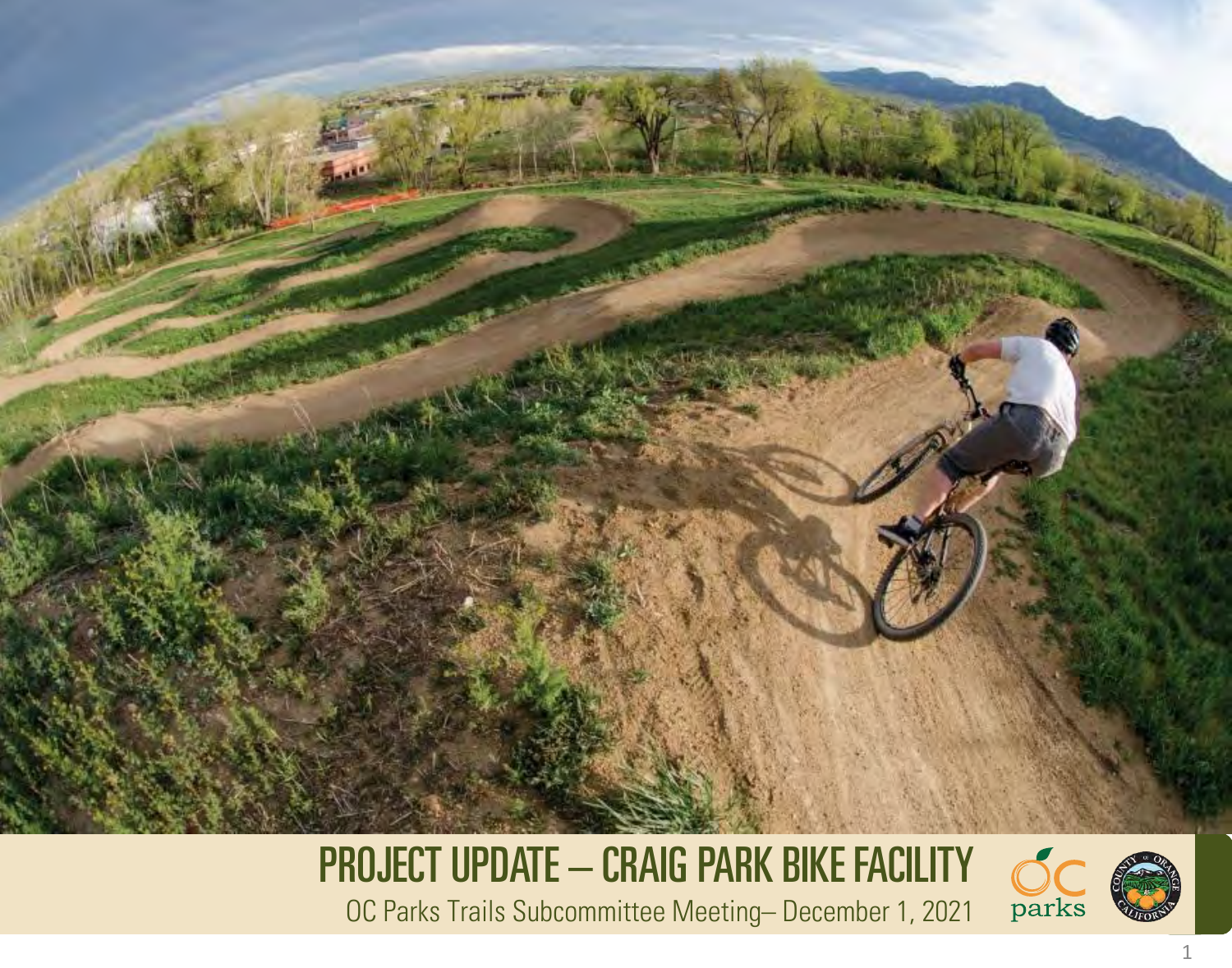# PROJECT UPDATES:

### OC Parks meets quarterly with ACOE to discuss project progress.

#### *Summer 2020*

• Submitted initial NEPA Environmental Assessment (EA) document to Army Corps of Engineers for (ACOE) review.

#### *Spring 2021*

- Received redlined comments on initial EA document.
- Re-submitted revised draft EA to ACOE for second review.

#### *Summer 2021*

• ACOE indicated EA review is half-way complete with cultural review in progress.

### *Fall 2021*

- ACOE Environmental Division & Office of Counsel (Counsel) completed review of draft EA.
- Revisions are being performed on draft EA based on ACOE Office of Counsel's review & comments.

# PROJECT UPDATE – CRAIG PARK BIKE FACILITY

OC Parks Trails Subcommittee Meeting– December 1, 2021

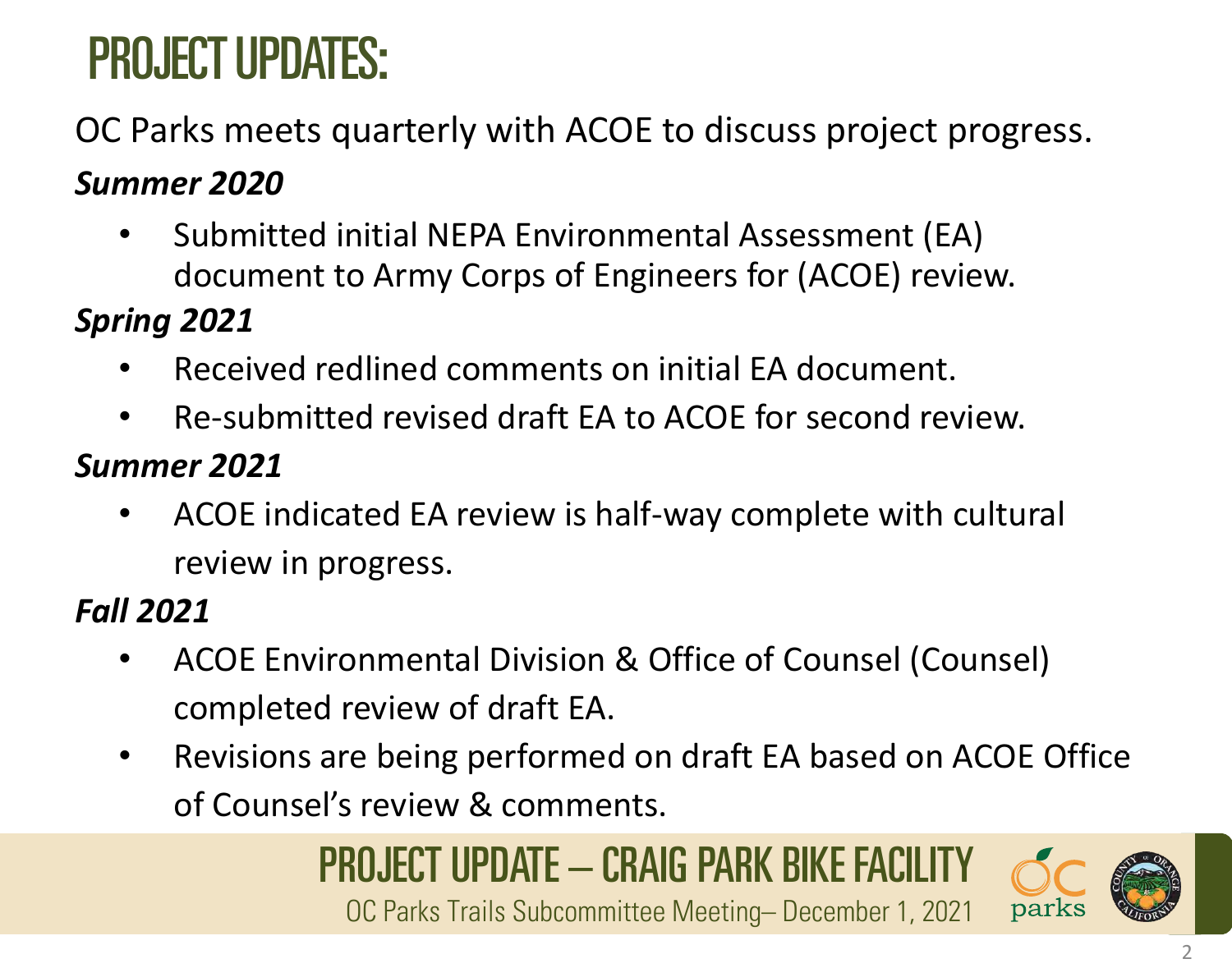### NEXT STEPS:

- Resubmit revised draft NEPA Environmental Assessment (EA) to ACOE Office of Counsel (Counsel) by early December for final approval.
- Upon approval, ACOE will post EA for 30-day public review period.
- Regional Park Program grant application to be submitted in January 2022 to fund construction phase of the project.
- Next quarterly projects meeting with ACOE to occur in January 2022.

# PROJECT UPDATE – CRAIG PARK BIKE FACILITY